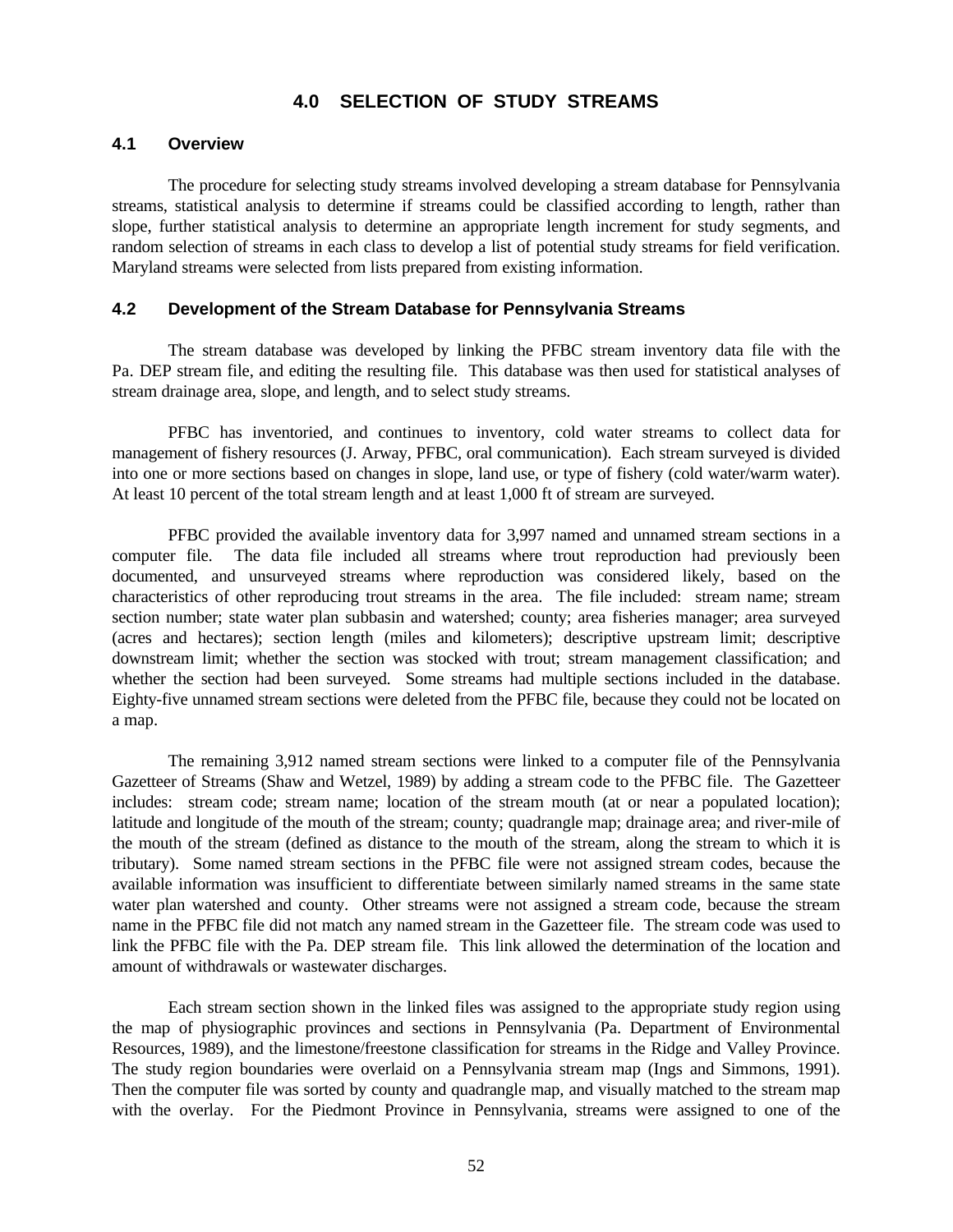physiographic sections (Piedmont Upland, Piedmont Lowland, and Gettysburg-Newark Lowland), on the assumption that geologic differences among these sections would result in differences in the streams.

Streams in the Ridge and Valley physiographic province were identified as limestone or freestone, and the identification was added to the file. Streams were classified as limestone if they were correspondingly identified by Shaffer (1991), or if they had a total alkalinity greater than 70 mg/L, as shown by PFBC (1994). A map of limestone rocks also was constructed, based on the Atlas of Pennsylvania's Mineral Resources (Pa. Department of Internal Affairs, 1967) and used to validate the list of limestone streams.

For the Ridge and Valley Freestone study region, stream slope was determined for a sample of 64 stream sections and added to the file. The slope was defined as the elevation difference, computed from the contour elevation at the upper and lower limits, divided by the distance along the stream between those limits. Elevations and distances were determined from USGS quadrangle maps.

The PFBC file was manipulated to combine stream sections for streams with multiple sections and develop cumulative lengths and corresponding location descriptions. A summary of streams in the four study regions is shown in Table 4.1. This file contained 553 Ridge and Valley Freestone streams, including the 64 streams for which slope was determined. The file included a few streams with drainage areas in the range from 100 to 200 square miles. The file was used to determine the frequency of stream lengths, and whether there was any correlation between stream slope and stream length, as-described in section 4.3. The file also was used to select potential study streams, as described in section 4.4.

### *Table 4.1. Number of Trout Streams in Each Study Region*

| <b>Study Region</b>        | <b>Number of Study Streams</b> |
|----------------------------|--------------------------------|
| Ridge and Valley Limestone | 119                            |
| Ridge and Valley Freestone | 553                            |
| <b>Unglaciated Plateau</b> | 1.781                          |
| Piedmont Upland            | 45                             |
| <b>Total</b>               | 2.498                          |

## **4.3 Slope–Length Relationship and Segment Length Criteria**

Stream slope is a major factor affecting channel morphology and fishery habitat, because it directly affects depth and velocity, and indirectly affects substrate**.** For that reason, streams should be categorized according to slope**.** Because the determination of slope is a time-consuming process for such a large number of streams, the relationship between slope and length was investigated to determine whether length could be used as a surrogate for slope.

As discussed in section 4.2, slope was determined for 64 streams in the Ridge and Valley Freestone study region. A simple correlation between length and slope for these streams showed a moderately strong relationship (correlation coefficient of 0.46), with increasing length associated with decreasing slope. Since the relationship was reasonably strong, length was used as a surrogate for slope to classify streams.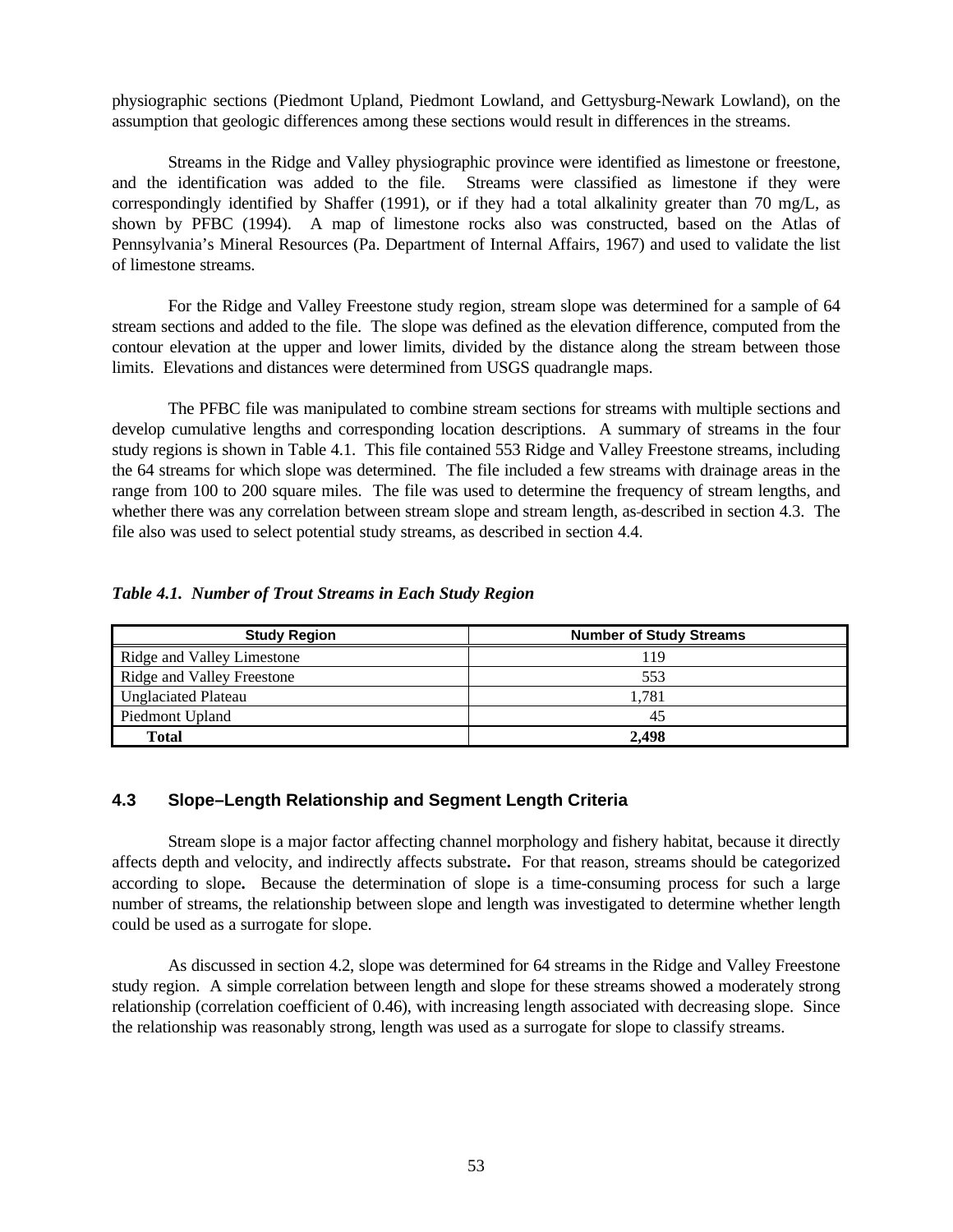Because there also is a strong correlation between drainage area and stream length, drainage area and stream length frequency analyses were used to establish classes of streams within a study region**.** First, the drainage area frequency was analyzed for all the reproducing trout streams in a study region to determine the percentage of streams with drainage areas less than 10 square miles. Then stream length frequency analyses for the same streams for different assumed segment lengths were used to determine the length increment that included approximately the same percentage of streams in the first increment of the frequency plot.

The drainage area frequency analysis (Figure 4.1) for 441 reproducing trout streams in the Ridge and Valley Freestone study region showed 77 percent of these streams have a drainage area less than 10 square miles. Stream length frequency analysis for the 64 streams used in the length/slope correlation analysis for this region showed (Figure 4.2) stream length increments of 5 miles resulted in 78 percent of the streams being within the first increment of the frequency plot. This segment length was adopted for classifying streams within the Ridge and Valley Freestone study region, under the assumption that streams within different length increments of five miles would have different slopes. Differences in slope, mesohabitat types, and other physical features for streams in different length classes were observed visually during field data collection.

This process was repeated for the Ridge and Valley Limestone, Unglaciated Plateau, and Piedmont Upland study regions. The optimum stream length for each of these regions was either equal to, or greater than, the increment determined for the Ridge and Valley Freestone region. A five-mile stream length increment was used for all the study regions to standardize field location procedures, and to eliminate segment length as a variable when comparing study results among different study regions.

### **4.4 Study Stream Selection Procedure and Results**

Study streams were selected in three stages. The first stage was selecting potential study streams from USGS quadrangle maps to prepare a list for use in field selection. The second stage was conducting field verifications to determine if there were any reasons (access, man-made influences, absence of reproducing trout, or poor water quality) that the stream was unusable for this study. The third stage was deleting certain streams, because of problems experienced during mathematical modeling. The first two stages are described in this section, and the third stage is discussed in section 5.6.

Streams in Pennsylvania were selected from the list of reproducing trout streams in each study region, prepared as described in section 4.2. Reproducing trout streams in the Maryland Piedmont Upland study region were selected from a list prepared by Md. DNR staff from a report prepared by Steinfelt (1991). In the Ridge and Valley Freestone and Unglaciated Plateau study regions, only streams that supported reproducing trout populations for their entire length were selected. In the Ridge and Valley Limestone region, the limits of the stream reach that was underlain by limestone rocks and supported reproducing trout populations were easily defined from available data, and used to define study limits.

No data are available to show the variability in habitat among the trout streams in the study regions, and therefore, there was no statistical basis for determining the number of stream segments necessary to provide an appropriate level of accuracy. Considering the expected variability in the WUA versus flow relationships within a study region, and the resources available for the study, a total of 30 stream segments for each study region was assumed to provide an appropriate level of accuracy.

For the Ridge and Valley Limestone study region, the locations of the trout streams were verified, and PFBC files were reviewed to determine whether the limits of the limestone portion of the stream had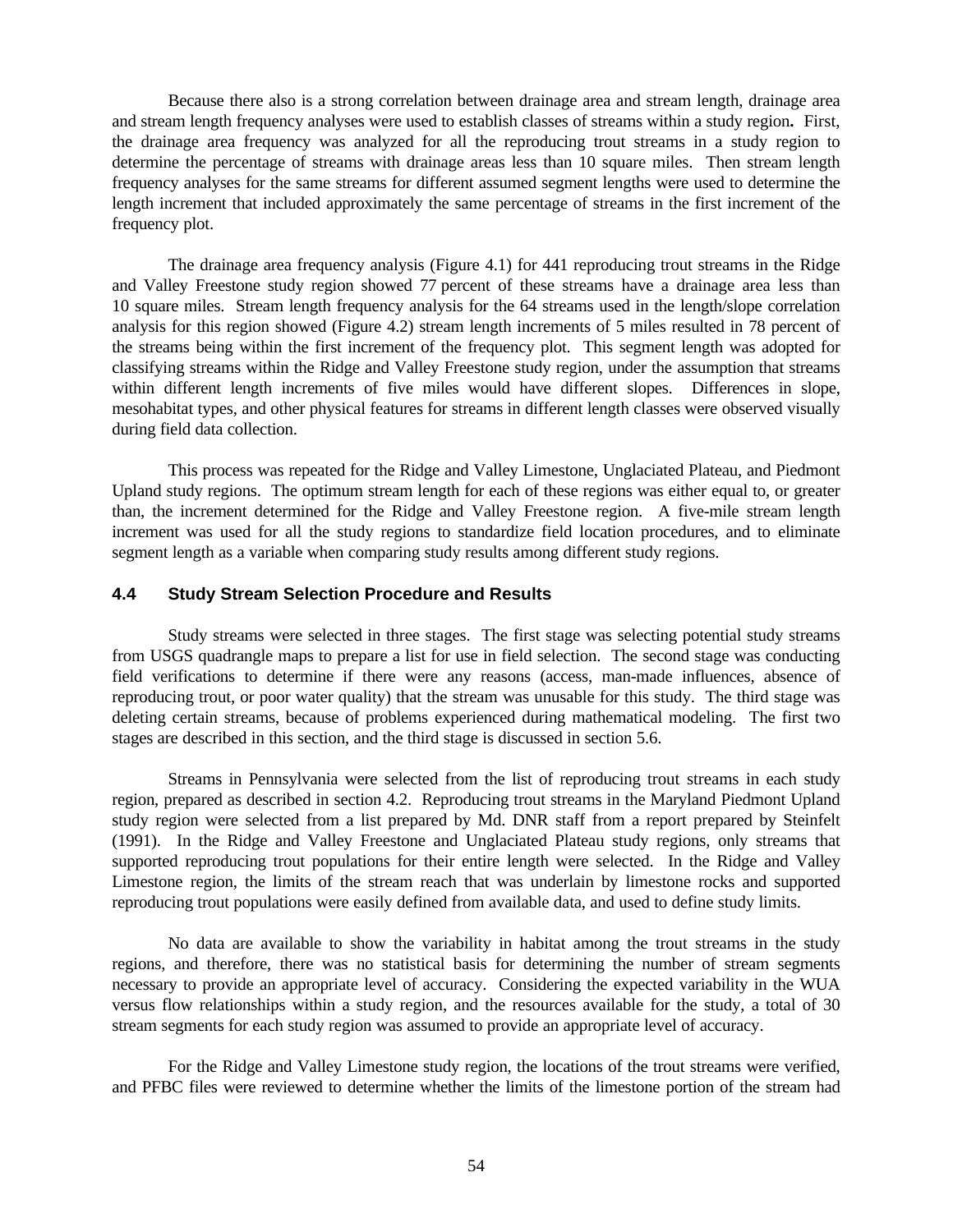

*Figure 4.1. Frequency Distribution of Stream Drainage Area in Ridge and Valley Freestone Region*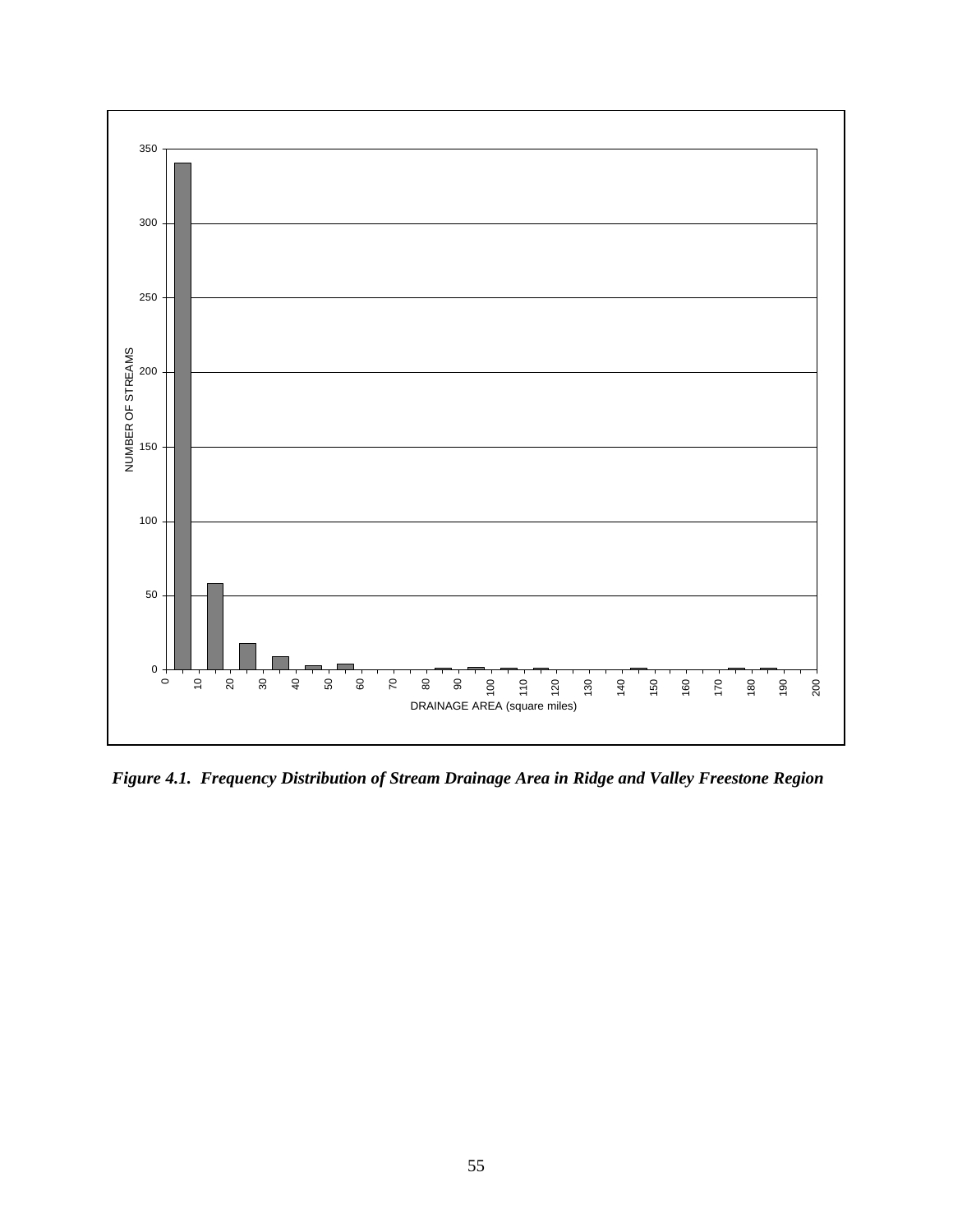

*Figure 4.2. Frequency Distribution of Stream Length in Ridge and Valley Freestone Region*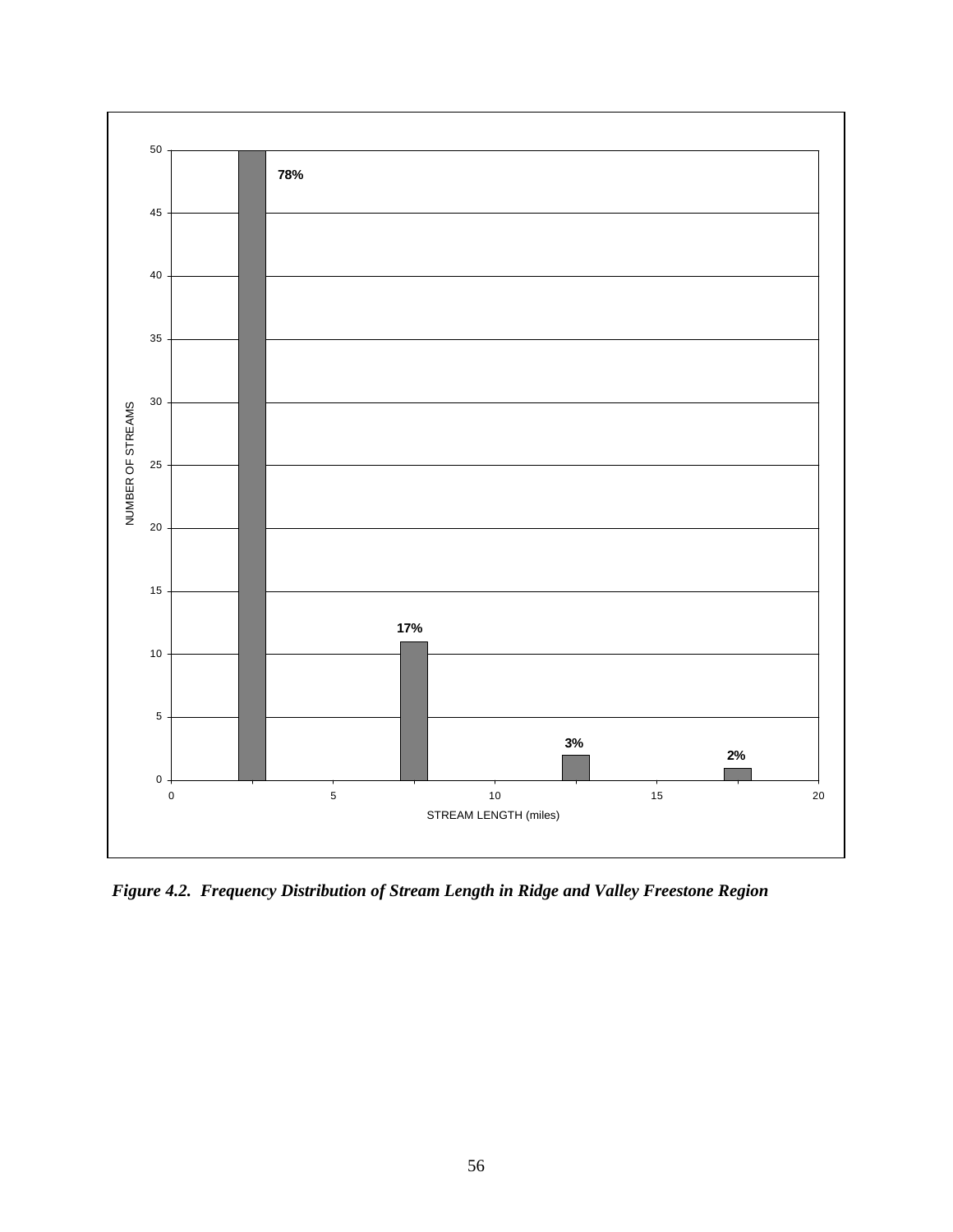been clearly identified, based on total alkalinity exceeding 70 mg/L. Then inaccessible streams, as determined from USGS quadrangle maps, were deleted from the overall list. These steps resulted in a population of 34 streams and 53 stream segments, from which limestone streams were selected.

For all the study regions, streams and stream segments were selected using a stratified random sampling design. The boundaries of each study region were overlaid on a grid of all USGS 7.5-minute quadrangle maps for the states of Pennsylvania and Maryland. Quadrangle maps were retained for site selection if the map was entirely within one study region, and included the mouth of at least one reproducing trout stream.

Then the population of topographic maps for each study region was divided into groups. For the Unglaciated Plateau and Ridge and Valley Limestone and Freestone study regions, the population of maps was divided into three groups of approximately equal surface area. In the Piedmont Upland study region, the maps in the study area were divided into two groups, based on state boundaries. Because 65 percent of the reproducing trout streams in the Piedmont Upland study region were located in Maryland and 35 percent in Pennsylvania, this same proportion of sites was selected from the populations included in the two groups for that region.

To select streams and stream segments for each study region, each quadrangle within each map group (Ridge and Valley Limestone, Ridge and Valley Freestone, Unglaciated Plateau, Piedmont Upland) was numbered. Then a table of random numbers was used to select quadrangles, with the restriction that only quadrangles containing at least two stream segments were used (e.g., two or more one-segment streams, or at least one two-, three-, or four-segment stream). This restriction was intended to minimize travel time for the field crews. This restriction was not applied in selecting limestone streams, because of the limited number of quadrangles available, and because often only one stream was available per map.

The streams within each selected quadrangle were listed in alphabetical order, numbered consecutively, and similarly selected using a random numbers table. This process was continued until ten segments were selected from each group of maps, with the stipulation that the final proportion of streams of the various segment sizes matched as closely as possible the proportion of streams with those same segment sizes in the population of streams in the respective region. Thus, if 80 percent of all the trout streams in the Unglaciated Plateau study region were one-segment streams, approximately 80 percent of the streams selected for that region also were one-segment streams.

In addition, several alternate quadrangles and streams were randomly selected for each region in anticipation that other factors (e.g., access to private property not allowed, excessive development, or water quality or physical habitat constraint), might render selected streams unusable.

As each stream was selected from the quadrangle, the accessibility of that stream by road was reviewed on the map, and inaccessible streams were deleted.

Thirty stream segments were selected for the Piedmont Upland study region; however, available funds allowed inclusion of only 12 stream segments (all in Maryland) in this study. Additional streams in all the Piedmont study regions should be studied to develop instream flow guidelines for those regions.

The number of potential study streams in each study region was tabulated from the stream database, and the numbers of streams in each segment class were determined. The number of segments was determined by dividing the length of the stream reach by the maximum allowable segment length (5 miles), and rounding to the next higher integer (for example, an 8-mile stream would have two segments). The segment length for each stream was determined by dividing the reach length by the number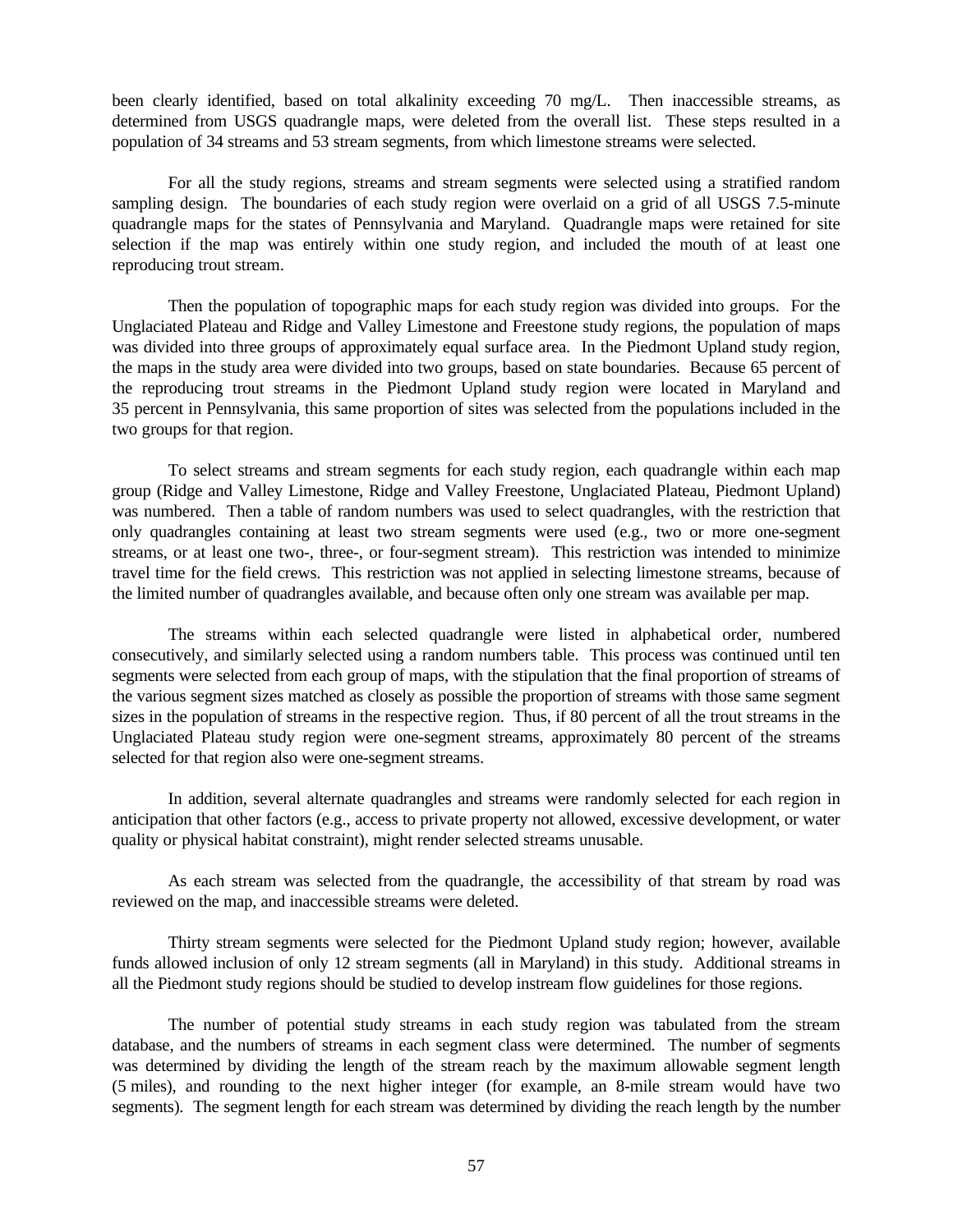of stream segments. For example, a stream with a study length of 13 miles, and a maximum allowable segment length of 5 miles, would have three segments, and an actual segment length of 4.33 miles.

Lists of potential study streams are shown in Tables 4.2 through 4.5. A summary of the numbers of potential study streams, both primary and alternate, by segment class, is shown in Table 4.6 for each region.

These lists of potential study streams were furnished to the field crews for stream reconnaissance and final study stream selection in the field. For the Ridge and Valley limestone study region, the list included a description of the limits of each stream having a reproducing trout population, and the length of that reach.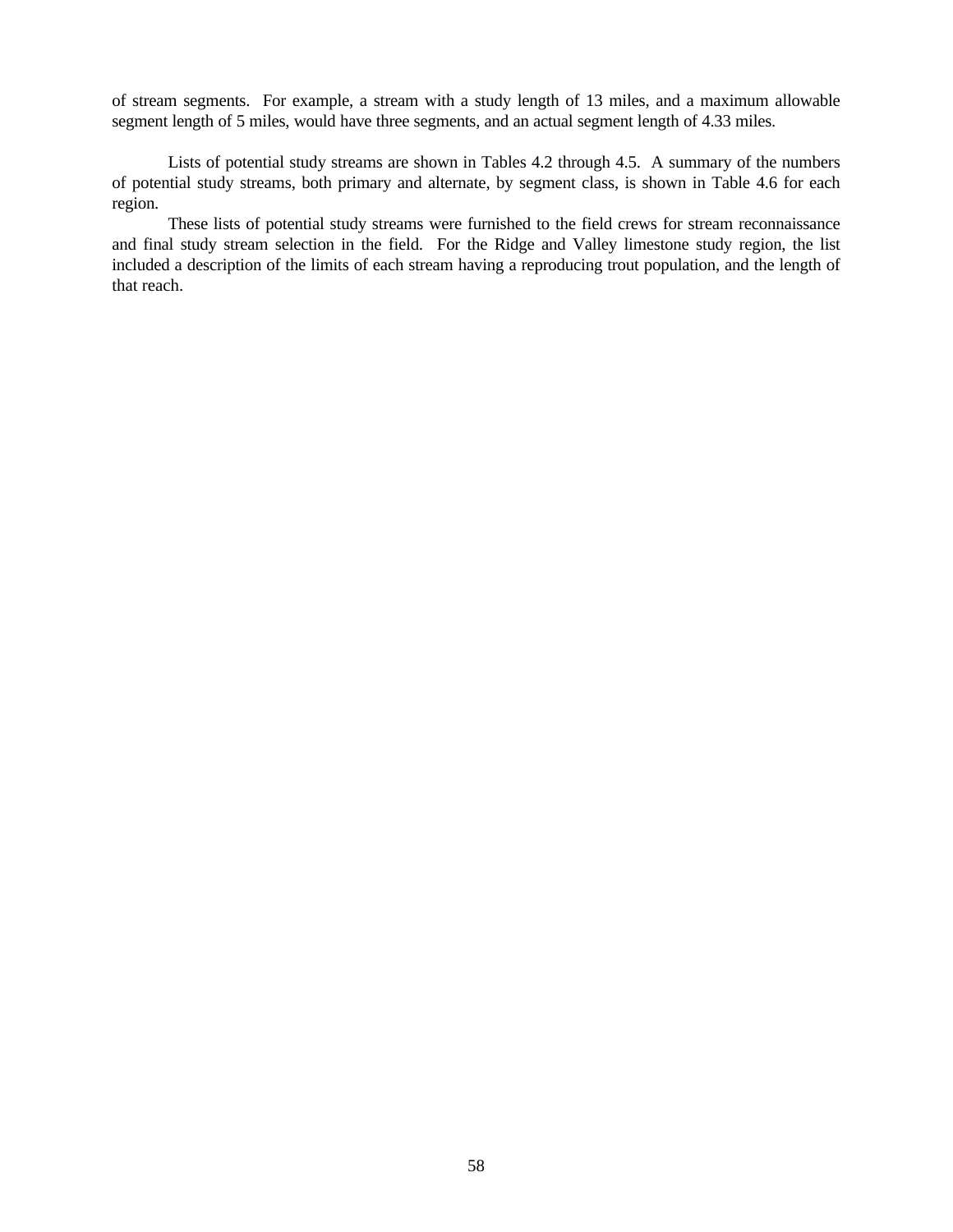## *Table 4.2. USGS Quadrangles and Streams Randomly Selected From the Unglaciated Plateau Study Region*

| <b>USGS Quad</b>       | County                      | <b>Stream</b>             | <b>Trout Species</b><br>(*=Dominant) | Length<br>(miles) |
|------------------------|-----------------------------|---------------------------|--------------------------------------|-------------------|
| <b>Northeast</b>       |                             |                           |                                      |                   |
| Cameron                | Cameron                     | <b>Tannery Hollow Run</b> | <b>Brook</b>                         | 2.0               |
|                        | Cameron                     | <b>Whitehead Run</b>      | Brook*, Brown                        | 2.5               |
|                        | Cameron                     | McKinnon Branch           |                                      | 6.6               |
|                        | Cameron                     | Hunts Run                 |                                      | 7.2               |
| <b>Black Moshannon</b> | Centre                      | <b>Benner Run</b>         | Brook*, Brown                        | 3.7               |
|                        | Centre                      | <b>Meyers Run</b>         | <b>Brook</b>                         | 0.9               |
|                        | Centre                      | Six Mile Run              |                                      | 9.5               |
| Mt. Jewett             | McKean                      | Sicily Run                |                                      | 3.2               |
|                        | Elk                         | Lanigan Branch            |                                      | 3.5               |
| Keating                | Clinton                     | <b>Upper Stimpson Run</b> |                                      | 1.2               |
|                        | Clinton                     | Wistar Run                |                                      | 2.3               |
|                        | Clinton                     | <b>Grass Flats Run</b>    |                                      | 2.2               |
|                        | Clinton                     | <b>Mill Run</b>           | <b>Brook</b>                         | 1.7               |
| <b>Norwich</b>         | McKean                      | <b>Strange Hollow</b>     | <b>Brook</b>                         | 3.1               |
|                        | McKean                      | <b>Lyman Run</b>          | <b>Brook</b>                         | 2.1               |
|                        | McKean                      | Havens Run                |                                      | 1.9               |
|                        | McKean                      | E. Br. Potato Creek       |                                      | 4.5               |
| <b>Glen Richey</b>     | Clearfield                  | Potts Run                 |                                      | 9.4               |
|                        | Clearfield                  | Lt. Clearfield Creek      |                                      | 13.9              |
|                        | Clearfield                  | <b>Dunlap Run</b>         | <b>Brook</b>                         | 2.7               |
|                        | Clearfield                  | Hogback Run               |                                      | 2.5               |
|                        | $\overline{\text{Clearly}}$ | Camp Hope Run             |                                      | 2.5               |
| <b>Hazel Hurst</b>     | McKean                      | <b>Stanton Brook</b>      |                                      | 1.8               |
|                        | McKean                      | <b>Bloomster Hollow</b>   | <b>Brook</b>                         | 3.5               |
|                        | McKean                      | <b>Warner Brook</b>       | <b>Brook</b>                         | 3.7               |
|                        | Elk                         | Seven Mile Run            |                                      | 3.3               |
| <b>Northwest</b>       |                             |                           |                                      |                   |
| <b>Russell City</b>    | Elk                         | E. Br. Spring Creek       | Brook, Brown                         | 11.5              |
|                        | Elk                         | Wolf Run                  |                                      | 4.7               |
|                        | Elk                         | Coon Run                  |                                      | 3.0               |
|                        | Forest                      | <b>Bogus Run</b>          |                                      | 2.3               |
| Cooksburg              | Forest                      | <b>Cherry Run</b>         | <b>Brook</b>                         | 3.2               |
|                        | Jefferson                   | <b>Seaton Run</b>         | <b>Brook</b>                         | 2.4               |
|                        | Forest                      | Toms Run                  |                                      | 5.9               |
| Kennerdell             | Venango                     | <b>Lower Two Mile Run</b> | Brook*, Brown                        | $7.0\,$           |
|                        | Venango                     | <b>Bullion</b> Run        |                                      | 4.5               |
|                        | Venango                     | Dennison Run              |                                      | 2.7               |
| <b>DuBois</b>          | Jefferson                   | Sugar Camp Run            |                                      | 1.9               |
|                        | Clearfield                  | <b>Beech Run</b>          | <b>Brook</b>                         | 4.5               |
| <b>Falls Creek</b>     | Jefferson                   | <b>McEwen Run</b>         | <b>Brook</b>                         | 3.1               |
|                        | Jefferson                   | <b>Rattlesnake Run</b>    | <b>Brook</b>                         | 4.9               |
|                        | Jefferson                   | Rattlesnake Creek         |                                      | 7.9               |
|                        | Jefferson                   | Walburn Run               |                                      | 2.0               |
| Marienville W.         | Forest                      | Bearpen Run               |                                      | 3.1               |
|                        | Forest                      | Ellsworth Run             |                                      | 1.6               |

*(Final quadrangles and streams selected after field reconnaissance are shown in bold.)*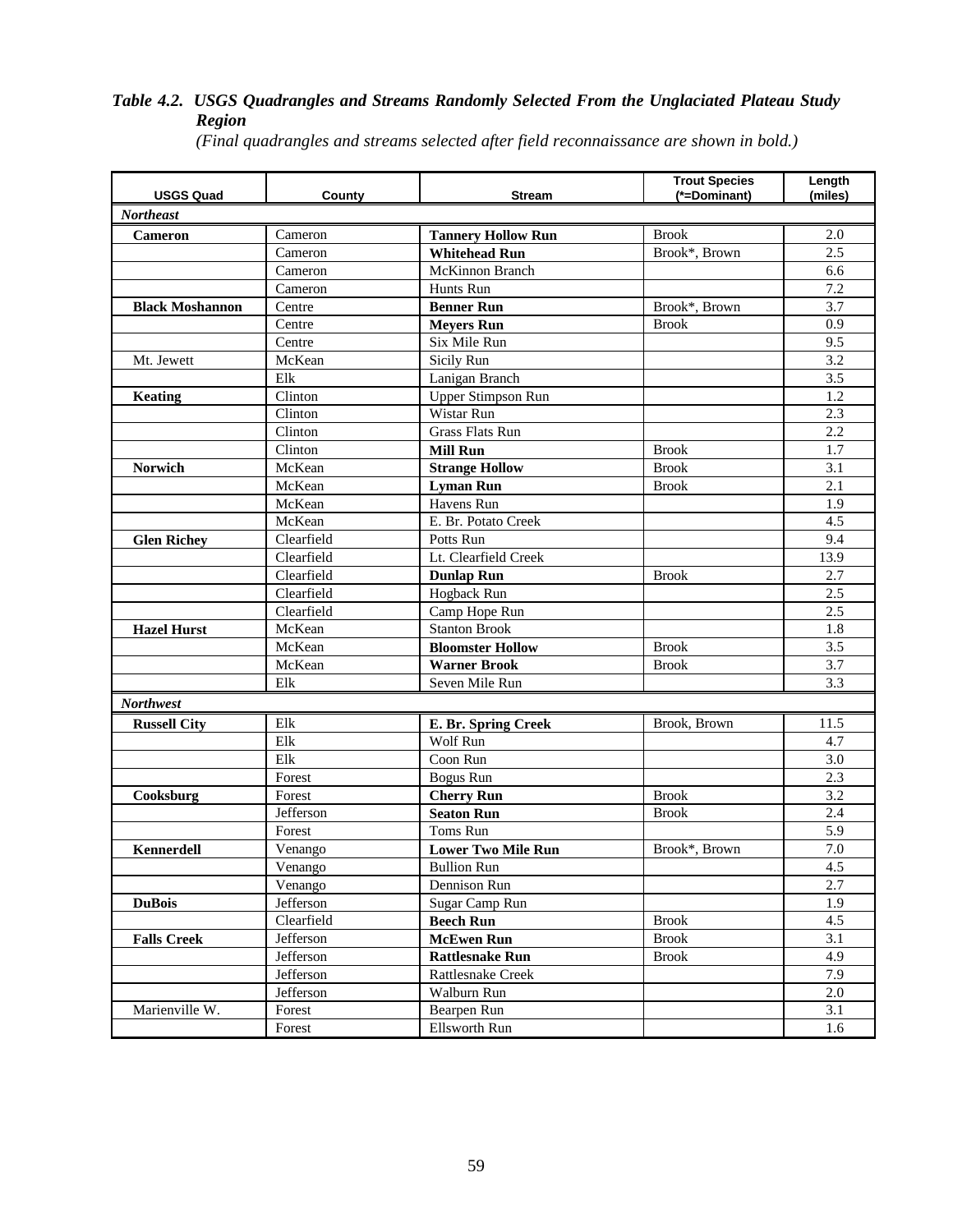# *Table 4.2. USGS Quadrangles and Streams Randomly Selected From the Unglaciated Plateau Study Region—Continued*

| <b>USGS Quad</b>  | County     | <b>Stream</b>           | <b>Trout Species</b><br>(*=Dominant) | Length<br>(miles) |
|-------------------|------------|-------------------------|--------------------------------------|-------------------|
| <b>South</b>      |            |                         |                                      |                   |
| Irvona            | Clearfield | N. Witmer Run           |                                      | 6.2               |
|                   | Clearfield | Davidson Run            |                                      | 1.5               |
|                   | Clearfield | <b>Comfort Run</b>      |                                      | 3.4               |
| Beaverdale        | Cambria    | Otto Run                |                                      | 5.8               |
| <b>Vintondale</b> | Indiana    | <b>Findley Run</b>      | Brook*, Brown                        | 4.9               |
|                   | Cambria    | <b>Red Run</b>          | <b>Brook</b>                         | 2.5               |
| Central City      | Somerset   | Calendars Run           |                                      | 2.0               |
|                   | Somerset   | Clear Run               |                                      | 2.5               |
| Colver            | Cambria    | Dutch Run               |                                      | 9.7               |
| <b>Confluence</b> | Somerset   | <b>Coke Oven Hollow</b> | <b>Brook</b>                         | 3.0               |
|                   | Somerset   | <b>Smith Hollow</b>     |                                      | 4.1               |
|                   | Somerset   | <b>Whites Creek</b>     | <b>Brook</b>                         | 9.6               |
|                   | Somerset   | <b>McClintock Run</b>   | <b>Brook</b>                         | 4.6               |
|                   | Somerset   | Paddytown Hollow        |                                      | 4.1               |
| Kingwood          | Somerset   | Cranberry Glade Run     |                                      | 3.7               |
|                   | Somerset   | Harbaugh Run            |                                      | 2.7               |
|                   | Somerset   | Sandy Run               |                                      | 6.0               |
|                   | Somerset   | <b>Fall Creek</b>       | <b>Brook</b>                         | 5.2               |
| <b>Burnside</b>   | Indiana    | <b>Cush Creek</b>       | <b>Brown</b>                         | 7.9               |
|                   | Indiana    | Beaver Run              |                                      | 5.3               |

*(Final quadrangles and streams selected after field reconnaissance are shown in bold.)*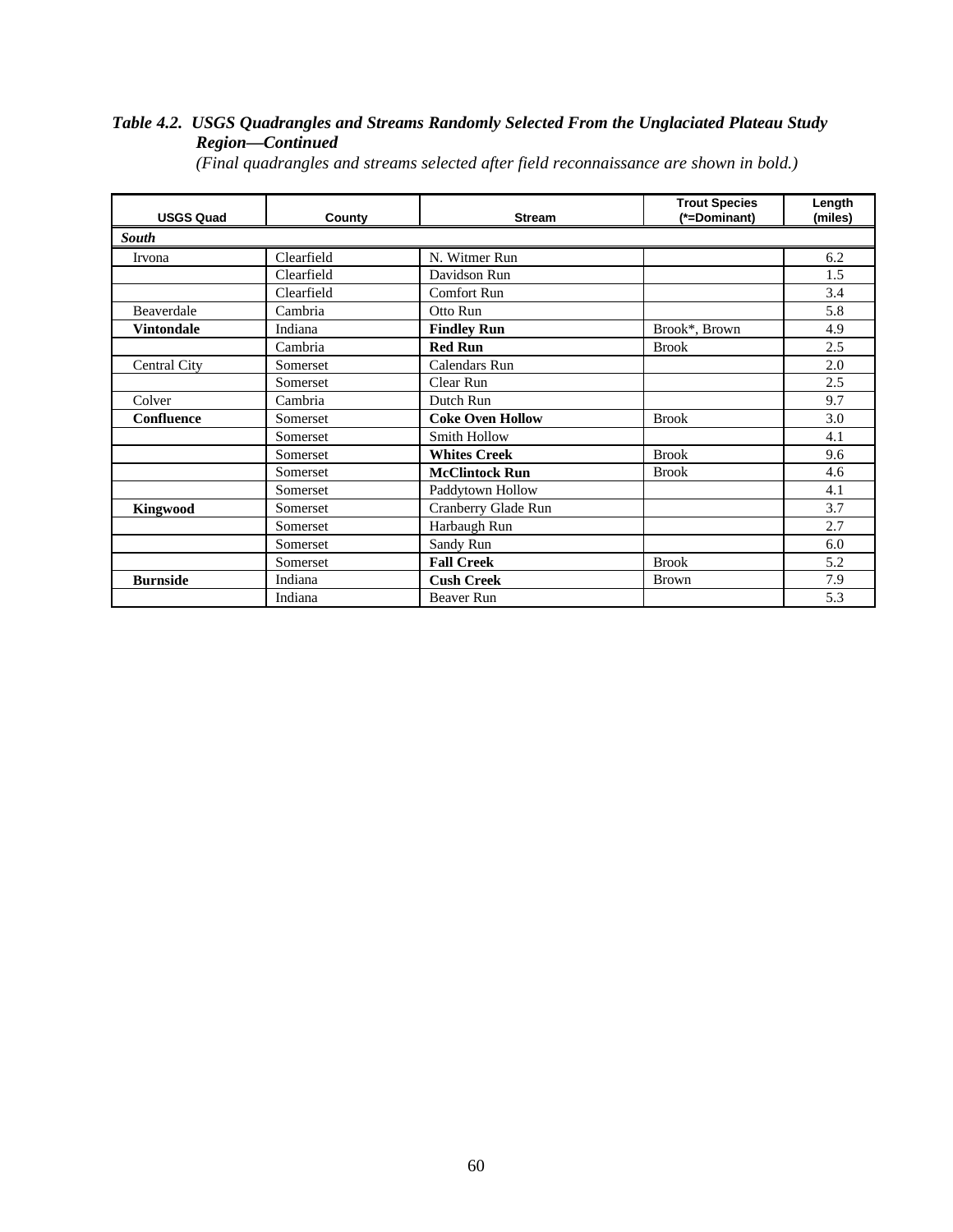## *Table 4.3. USGS Quadrangles and Streams Randomly Selected From the Ridge and Valley Freestone Study Region*

*(Final quadrangles and streams selected after field reconnaissance are shown in bold.)*

| <b>USGS Quad</b>       | County     | <b>Stream</b>              | <b>Trout Species</b><br>(*=Dominant) | Length<br>(miles) |
|------------------------|------------|----------------------------|--------------------------------------|-------------------|
| <b>Northeast</b>       |            |                            |                                      |                   |
| Shickshinny            | Luzerne    | <b>Black Ash Run</b>       |                                      | 1.9               |
|                        | Luzerne    | Kitchen Creek              |                                      | 7.2               |
| <b>Berwick</b>         | Luzerne    | <b>Salem Creek</b>         | Brook*, Brown                        | 4.5               |
|                        | Luzerne    | <b>Wapwallopen Creek</b>   | Brown*, Brook                        | 22.4              |
| <b>Danville</b>        | Columbia   | <b>Mugser Run</b>          | <b>Brown</b>                         | 7.8               |
|                        | Montour    | Kase Run                   |                                      | 4.3               |
| Bloomsburg             | Columbia   | <b>Green Creek</b>         | <b>Brown</b>                         | 12.0              |
|                        | Columbia   | <b>Stony Brook</b>         |                                      | 4.0               |
| <b>Stillwater</b>      | Columbia   | E. Br. Raven Creek         | <b>Brook</b>                         | 2.9               |
|                        | Luzerne    | W. Br. Ash Creek           |                                      | 3.8               |
|                        | Luzerne    | <b>Bell Creek</b>          |                                      | 3.1               |
| Delano                 | Schuylkill | Neifert Creek              |                                      | 3.8               |
|                        | Schuylkill | Lofty Creek                |                                      | 3.8               |
| <b>Northwest</b>       |            |                            |                                      |                   |
| <b>Williamsport SE</b> | Union      | <b>Mile Run</b>            | <b>Brook</b>                         | 1.2               |
|                        | Lycoming   | <b>Bear Trap Hollow</b>    |                                      | 1.6               |
|                        | Union      | <b>Sand Spring Run</b>     | Brook, Brown                         | 4.5               |
| <b>Mifflinburg</b>     | Union      | Buffalo Creek, N. Br.      |                                      | 13.3              |
|                        | Union      | <b>Rapid Run</b>           | Brook*, Brown                        | 10.9              |
| Coburn                 | Mifflin    | <b>Swift Run</b>           | Brown*, Brook                        | 2.2               |
|                        | Centre     | Pine Swamp Run             |                                      | 1.9               |
| <b>Tyrone</b>          | Blair      | <b>Big Fill Run</b>        | Brown, Brook                         | 7.4               |
|                        | Blair      | <b>Vanscoyoc Run</b>       | Brown, Brook                         | 5.0               |
| Woodward               | Union      | <b>Bear Run</b>            | <b>Brook</b>                         | 2.5               |
| <b>Southwest</b>       |            |                            |                                      |                   |
| Mexico                 | Juniata    | <b>Big Run</b>             | Brook*, Brown                        | 5.0               |
|                        | Juniata    | <b>Laurel Run</b>          | Brook*, Brown                        | 5.3               |
| Newville               | Cumberland | <b>Back Creek</b>          |                                      | 5.3               |
|                        | Cumberland | Three Square Hollow Run    |                                      | 4.6               |
| Chaneysville           | Bedford    | <b>Blackberry Lick Run</b> |                                      | 2.1               |
|                        | Bedford    | Georgetown Branch          |                                      | 3.1               |
| <b>Blain</b>           | Perry      | <b>Fowler Hollow Run</b>   | <b>Brook</b>                         | 6.2               |
|                        | Perry      | <b>Kansas Valley Run</b>   | Brook*, Brown                        | 4.0               |
| McConnellsburg         | Franklin   | <b>Broad Run</b>           | <b>Brook</b>                         | 8.1               |
| <b>Mifflintown</b>     | Juniata    | <b>Horning Run</b>         | Brook, Brown                         | 3.8               |
| Hustontown             | Fulton     | Roaring Run                |                                      | 3.1               |
|                        |            | <b>Sipes Brook</b>         |                                      | 3.4               |
| Schellsburg            | Bedford    | <b>Spicer Brook</b>        |                                      | 4.4               |
| Lewistown              | Mifflin    | <b>Granville Run</b>       | Brook, Brown                         | 3.4               |
| Alexandria             | Huntingdon | Emma Creek                 |                                      | 2.2               |
| Newton Hamilton        | Mifflin    | Wharton Run                |                                      | 2.9               |
| <b>Cassville</b>       | Huntingdon | <b>Laurel Run</b>          | <b>Brook</b>                         | 2.0               |
| Breezewood             | Fulton     | Laurel Run                 |                                      | 1.9               |
| Landisburg             | Perry      | Green Valley Run           | <b>Brown</b>                         | 4.1               |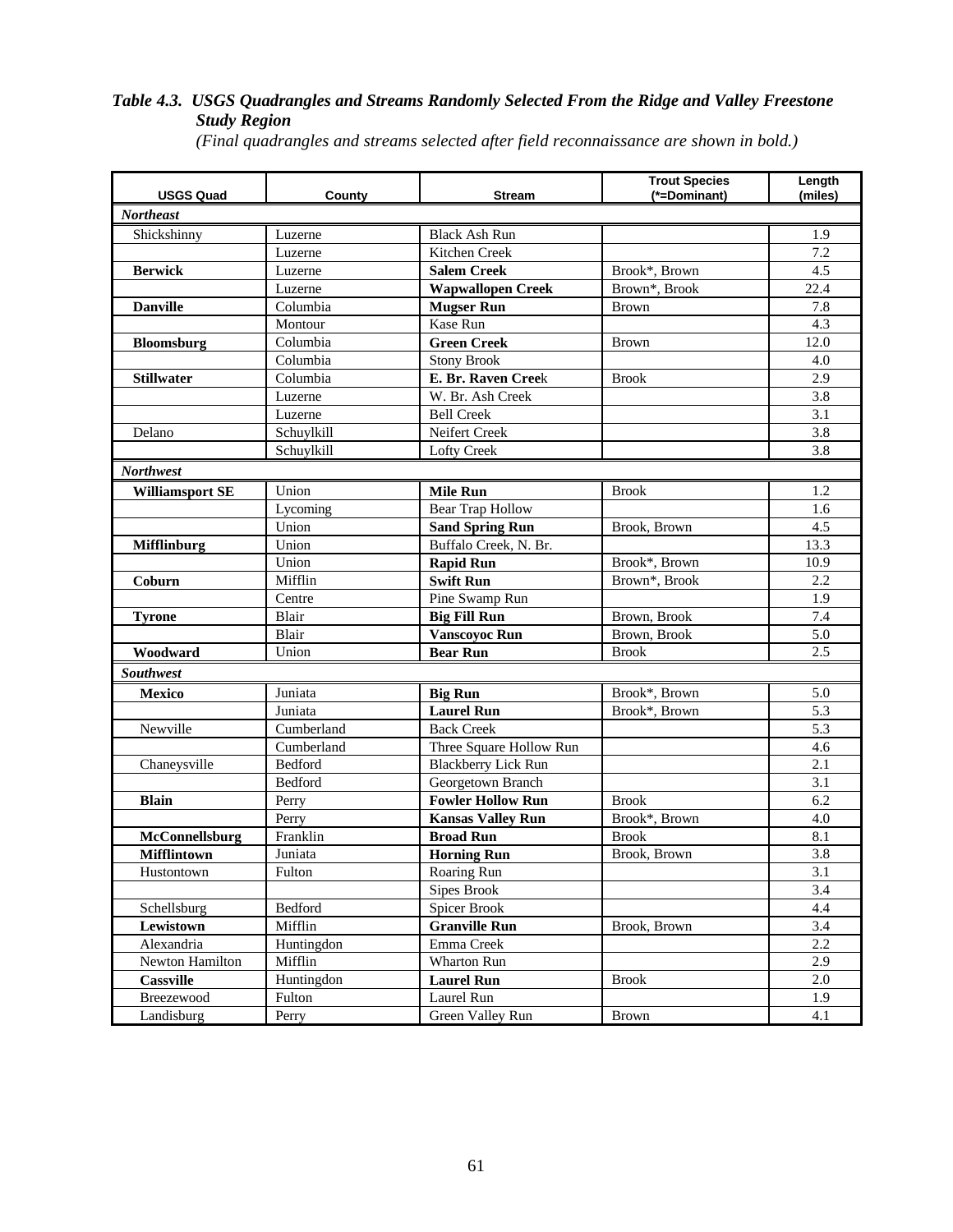| USGS Quad            | County     | <b>Stream</b>                | <b>Trout Species</b><br>(*=Dominant) | Length<br>(miles) | Upstream Limit                                      | Downstream Limit |
|----------------------|------------|------------------------------|--------------------------------------|-------------------|-----------------------------------------------------|------------------|
| North                |            |                              |                                      |                   |                                                     |                  |
| <b>Bellefonte</b>    | Centre     | <b>Spring Creek</b>          | Brown                                | 18.8              | Headwaters                                          | Benner Twp. Line |
| Coburn               | Centre     | Penns Creek                  | Brown                                | 12.0              | Penns Cave                                          | Elk Creek        |
|                      | Centre     | Pine Creek                   |                                      | 1.5               | SR 2018 Bridge Upstream Jct.<br>$T - 507$           | Elk Creek        |
| Howard               | Centre     | Lick Run                     | Brown                                | 2.5               | Headwaters                                          | Mouth            |
| Linden               | Sutunook   | <b>Antes Creek</b>           | Brown*, Brook                        | 3.4               | Quarry near Oriole                                  | Mouth            |
| <b>State College</b> | Centre     | Cedar Run                    | Brown                                | 2.9               | Headwaters                                          | Mouth            |
| Burnham              | Mifflin    | Tea Creek                    |                                      | $\Xi$             | US 322 Bridge                                       | Mouth            |
|                      | Mifflin    | Honey Creek                  | Brown                                | 3.8               | Alexander Caverns                                   | Mouth            |
| Millheim             | Clinton    | Fishing Creek                |                                      | 12.3              | Spring 427 m upstream T-350                         | Cherry Run       |
| <b>Bellefonte</b>    | Centre     | <b>Buffalo Run</b>           |                                      | 12.2              | Headwaters                                          | Mouth            |
| <b>Beech Creek</b>   | Clinton    | Little Fishing Creek         |                                      | 1.7               | First bridge downstream Rt. 64<br>at Nittany        | Mouth            |
| South                |            |                              |                                      |                   |                                                     |                  |
| Carlisle             | Cumberland | Letort Spring Run            |                                      | 8.7               | Headwaters                                          | Mouth            |
| Newton Hamilton      | Mifflin    | Long Hollow Run              | Brown                                | $\frac{9}{1}$     | Second unnamed trib. From<br>west upstream of mouth | Mouth            |
| Roaring Spring       | Blair      | <b>Boiling Spring Run</b>    | Brown*, Brook                        | 3.4               | Headwaters                                          | Mouth            |
| Wertzville           | Cumberland | <b>Trindle Spring Run</b>    | Rainbow*, Brown                      | $\overline{0}$    | <b>Silver Springs</b>                               | Mouth            |
| New Enterprise       | Bedford    | Potter Creek                 | Brown, Brook                         | 3.4               | $T-609$                                             | Mouth            |
| Newville             | Cumberland | <b>Big Spring Creek</b>      | Brown, Brook                         | 4.8               | Headwaters                                          | Mouth            |
| Lemoyne              | Cumberland | Cedar Run                    | Brown                                | 3.3               | Headwaters                                          | Mouth            |
| Chambersburg         | Franklin   | <b>Falling Spring Branch</b> | Brown, Rainbow                       | 4.7               | Falling Spring                                      | Mouth            |
| Clearville           | Bedford    | Ott Town Run                 |                                      | $\frac{6}{3}$     | Headwaters                                          | Mouth            |
| Mercersburg          | Franklin   | Buck Run                     |                                      | 2.0               | Spring 100 m upstream Conrail<br>crossing           | Mouth            |

Table 4.4. USGS Quadrangles and Streams Randomly Selected From the Ridge and Valley Limestone Study Region<br>(Final quadrangles and streams selected after field reconnaissance are shown in bold.) *Table 4.4. USGS Quadrangles and Streams Randomly Selected From the Ridge and Valley Limestone Study Region (Final quadrangles and streams selected after field reconnaissance are shown in bold.)*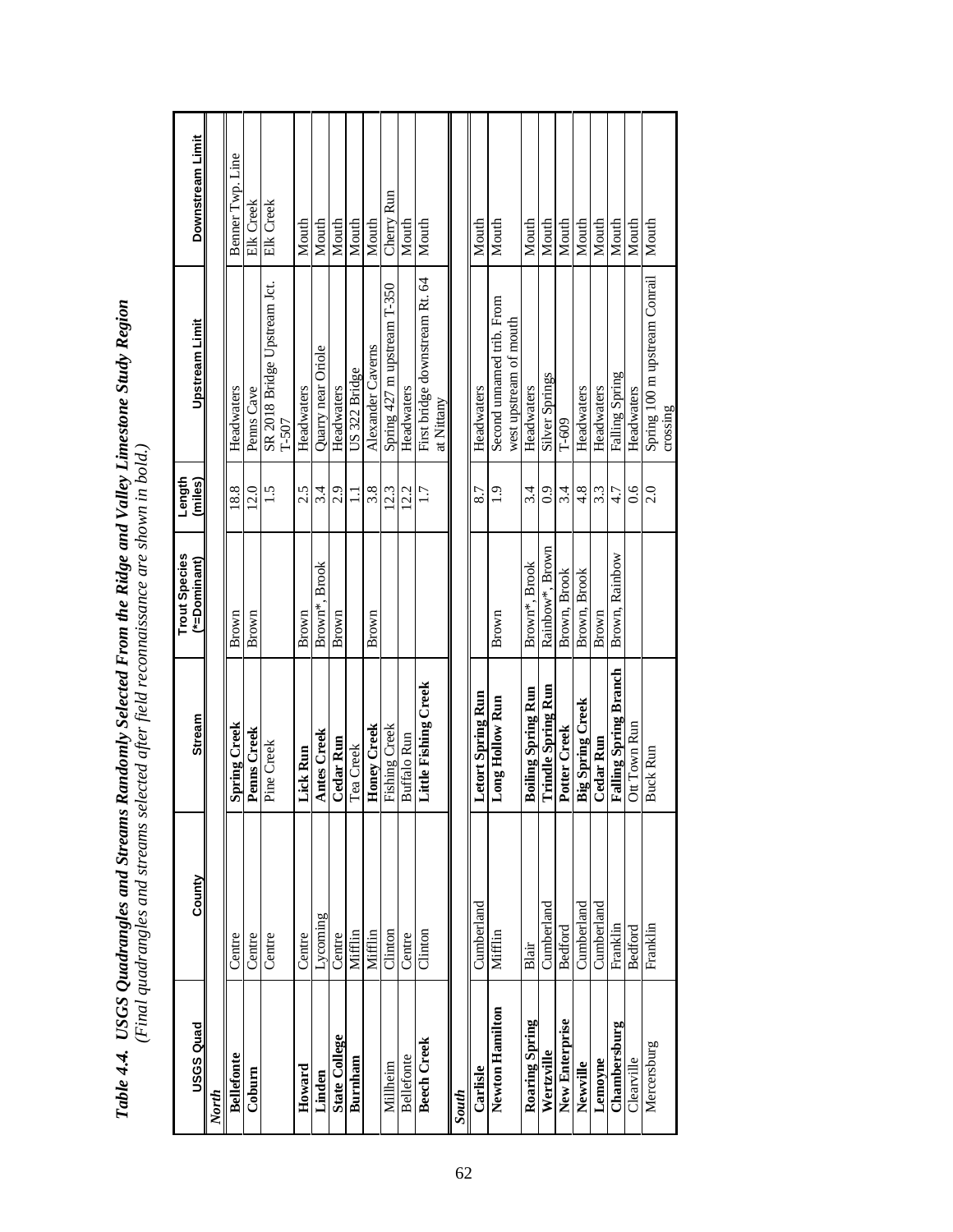| <b>USGS Quad</b>      | County      | <b>Stream</b>         | <b>Trout Species</b><br>$(*=Domain)$ | Length<br>(miles) | <b>Upstream Limit</b>     | Downstream Limit |
|-----------------------|-------------|-----------------------|--------------------------------------|-------------------|---------------------------|------------------|
| East                  |             |                       |                                      |                   |                           |                  |
| Hellertown            | Northampton | <b>Monocacy Creek</b> | Brown*, Brook                        | 14.7              | Rt. 987 bridge at Bath    | Mouth            |
| Easton                | Northamptor | <b>Bushkill Creek</b> | Brown                                |                   | LR 48021 bridge at Tatamy | Mouth            |
| <b>Allentown East</b> | Lehigh      | Cedar Creek           | Brown                                | $\frac{1}{4}$     | Headwaters                | Mouth            |
|                       | Lehigh      | <b>Trout Creek</b>    | Brown                                | $\frac{6}{1}$     | Dixon St. bridge          | Mouth            |
| Hamburg               | Berks       | Moselem Creek         |                                      | 3.7               | Headwaters                | Mouth            |
| Temple                | Berks       | Peters Creek          |                                      | $\tilde{L}$       | Headwaters                | Mouth            |
| <b>Sinking Spring</b> | Berks       | <b>Spring Creek</b>   | Brown, Brook                         |                   | Headwaters                | Mouth            |
| Nazareth              | Northampton | Nancy Kun             | Brown                                | $\frac{8}{2}$     | Headwaters                | Mouth            |
|                       |             |                       |                                      |                   |                           |                  |

| $\sim$ $\sim$ $\sim$<br>コード・ドー<br>Ĕ<br>֓                                                                                                                                                              |                                           |
|-------------------------------------------------------------------------------------------------------------------------------------------------------------------------------------------------------|-------------------------------------------|
|                                                                                                                                                                                                       |                                           |
| Jallow I iv<br>and Valley<br>in a Pidoo and<br>Tom the true<br>$T$ out $O$ of $H$<br>ļ<br>i<br>c<br>Ì<br>$\frac{1}{2}$<br>ſ<br>in anno<br>outs pub<br>I<br>$\frac{1}{2}$<br>$\zeta$<br>こうひ こう<br>くくしょ | 化亚氨酸 医单位<br>こうだい<br>م<br>.<br>៓<br>ļ<br>i |
| uvie 7.7.                                                                                                                                                                                             |                                           |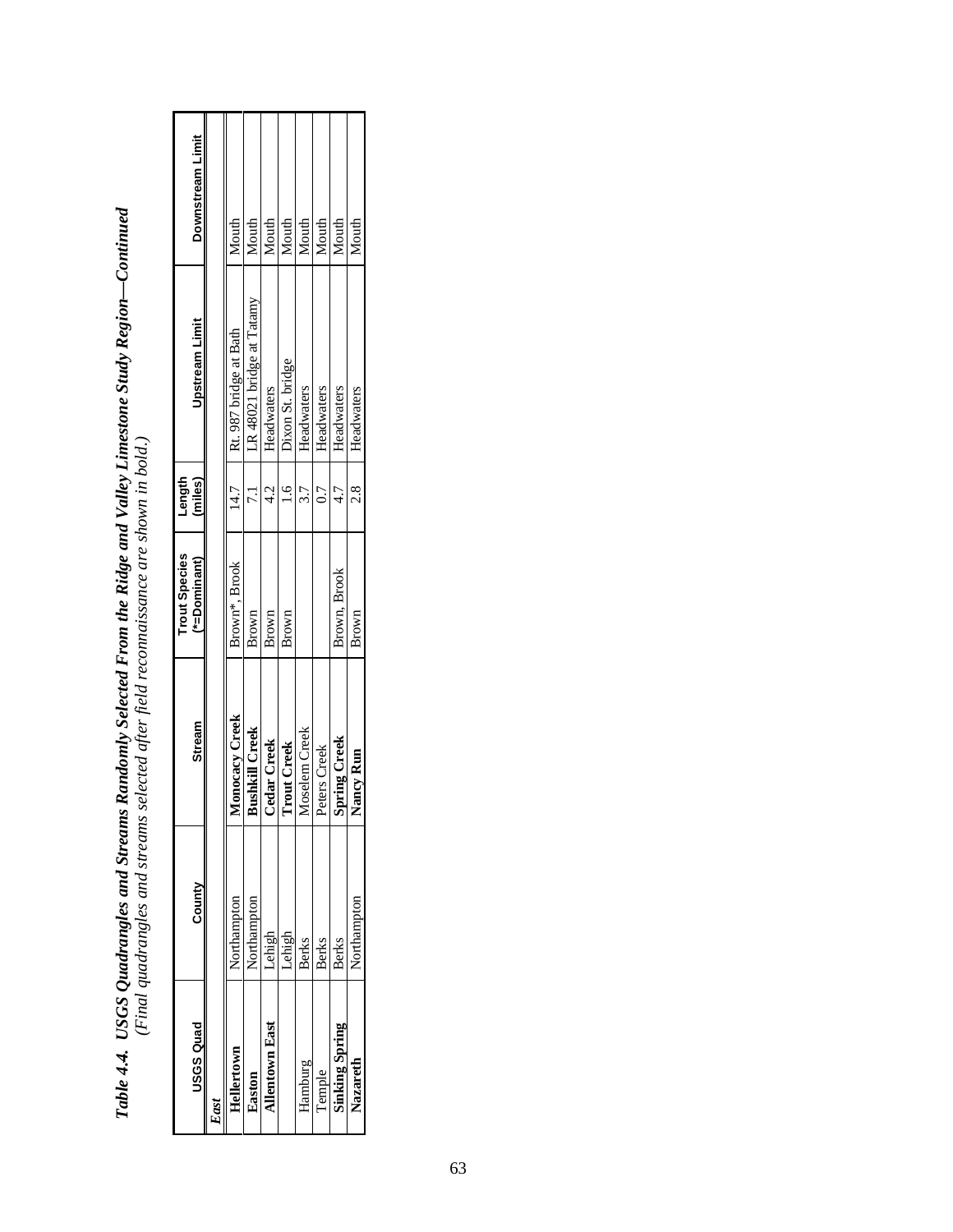# *Table 4.5. USGS Quadrangles and Streams Randomly Selected From the Piedmont Upland Study Region*

| <b>USGS Quad</b>        | County             | <b>Stream</b>                   | <b>Trout Species</b> | Length<br>(miles) |
|-------------------------|--------------------|---------------------------------|----------------------|-------------------|
| <b>Maryland Streams</b> |                    |                                 |                      |                   |
| <b>Conowingo Dam</b>    | Cecil              | <b>Basin Run</b>                | <b>Brown</b>         | 6.3               |
| <b>Woodbine</b>         | Carroll            | <b>Gillis Falls</b>             | <b>Brown</b>         | 8.4               |
| Damascus                | Howard/Montgomery. | *Patuxent River                 | <b>Brown</b>         | 6.6               |
| Finksburg               | <b>Baltimore</b>   | <b>Norris Run</b>               | <b>Brook</b>         | 3.0               |
|                         | Carroll            | <b>Piney Run</b>                | <b>Brown</b>         | 5.0               |
| <b>Phoenix</b>          | Baltimore          | <b>First Mine Branch</b>        | Brown, Brook         | 3.6               |
|                         | <b>Baltimore</b>   | <b>Greene Branch (Upper</b>     | <b>Brook</b>         | 2.0               |
|                         |                    | Section)                        |                      |                   |
|                         | Baltimore          | My Ladys Manor Branch           | Brown, Brook         | 1.5               |
| <b>Norrisville</b>      | Harford            | Jackson Branch                  | <b>Brown</b>         | 2.3               |
|                         | Baltimore          | <b>Third Mine Branch</b>        | <b>Brook</b>         | 3.4               |
| Reisterstown            | Baltimore          | <b>Cooks Branch</b>             | <b>Brook</b>         | 2.0               |
|                         | Baltimore          | <b>Timber Run</b>               | <b>Brook</b>         | 1.7               |
|                         | Baltimore          | *Red Run (Upper Section)        | Brown, Brook         | 3.7               |
| Towson                  | <b>Baltimore</b>   | Fitzhugh Run                    | <b>Brown</b>         | 2.8               |
|                         | Baltimore          | Overshot Run                    | <b>Brown</b>         | 3.0               |
|                         | Baltimore          | *Dulaney Valley Branch          | <b>Brown</b>         | 1.6               |
|                         |                    | (Upstream End)                  |                      |                   |
| Hereford                | <b>Baltimore</b>   | Buffalo Creek (Upper Half)      | Brown, Brook         | 1.8               |
|                         | Baltimore          | Mingo Branch                    | <b>Brook</b>         | 1.3               |
|                         | Baltimore          | *Carroll Branch                 | Brown, Brook         | 4.7               |
| New Freedom             | Baltimore          | Owl Branch                      | Brown, Brook         | 2.6               |
| New Freedom             | Baltimore          | Fourth Mine Branch              | <b>Brook</b>         | 3.0               |
|                         | Baltimore          | *Frog Hollow Branch             | <b>Brook</b>         | 1.5               |
| Jarrettsville           | Harford            | <b>Overshot Branch</b>          | Brook, Brown         | 1.8               |
|                         | Harford            | South Stirrup Run               | <b>Brook</b>         | 3.2               |
| Cockeysville            | Baltimore          | *Dipping Pond Run               | Brook, Brown         | 0.8               |
|                         | Baltimore          | *Baisman Run                    | Brook, Brown         | 1.7               |
|                         | Baltimore          | *Deep Run (Upper Half)          | <b>Brown</b>         | 1.1               |
| Pennsylvania Streams    |                    |                                 |                      |                   |
| Stewartstown            | York               | Rambo Run                       |                      | 8.0               |
| Unionville              | Chester            | *Broad Run (Tributary to W.     |                      | 6.0               |
|                         |                    | <b>Branch Brandywine Creek)</b> |                      |                   |
| Airville                | York               | Sawmill Run                     |                      | 2.5               |
|                         | York               | Furnace Run                     |                      | 3.2               |
| Holtwood                | Lancaster          | Kellys Run                      |                      | 2.8               |
|                         | Lancaster          | Wissler Run                     |                      | 2.2               |
| Parkesburg              | Lancaster          | Annan Run                       |                      | 2.0               |
|                         | Lancaster          | Knott Run                       |                      | 2.7               |
| Unionville              | Chester            | Broad Run (Tributary to         |                      | 4.2               |
|                         |                    | Valley Creek)                   |                      |                   |
| West Chester            | Chester            | <b>Brinton Run</b>              |                      | 2.5               |
| Conestoga               | Lancaster          | *Trout Run                      |                      | 3.5               |
| Glen Rock               | York               | *Rehmeyer Hollow Run            |                      | 1.2               |
| Wagontown               | Chester            | *Lyons Run                      |                      | 2.2               |

*(Final quadrangles and streams selected after field reconnaissance are shown in bold.*

\*Alternate streams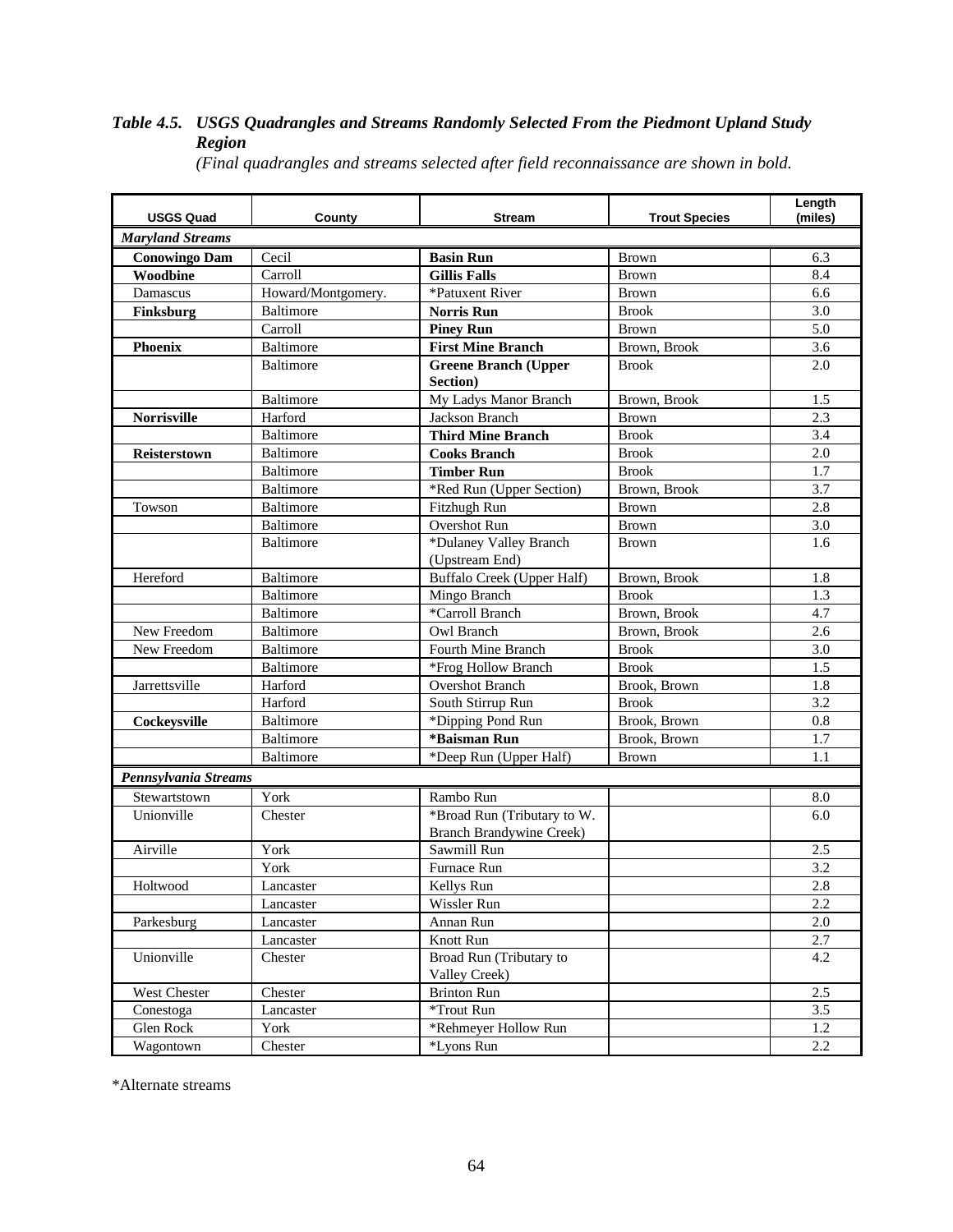|                            |                    |              | <b>Number of Potential Study Streams</b> |                      |       |
|----------------------------|--------------------|--------------|------------------------------------------|----------------------|-------|
| <b>Study Region</b>        | <b>One Segment</b> | Two Seaments | <b>Three Seaments</b>                    | <b>Four Segments</b> | Total |
| Ridge and Valley Limestone |                    |              |                                          |                      | 29    |
| Ridge and Valley Freestone |                    |              |                                          |                      | 42    |
| <b>Unglaciated Plateau</b> |                    |              |                                          |                      | 64    |
| Piedmont Upland            |                    |              |                                          |                      |       |

#### *Table 4.6 Summary of Potential Study Streams*

Field personnel selected streams so that the distribution of streams actually studied corresponded as closely as possible to the percentages of streams within each length category described above. Streams were randomly selected from the list by the field crews, and were either selected, or rejected, based on the following factors: access; landowner permission; presence or absence of man-made influences; presence of trout, as determined by electrofishing; and obvious water quality problems.Streams were selected first from the list of primary streams. Once all the primary streams had been visited, streams were selected from the list of alternates, as necessary.

Field reconnaissance showed some of the Pennsylvania streams selected did not have reproducing trout populations. Although these streams were selected from the PFBC data file of reproducing trout streams (section 4.2), many streams were included in that file, based on assumed similarity with other surveyed streams in the vicinity. Trout reproduction and trout species present in the Pennsylvania streams were verified either by searching PFBC files or by electrofishing by the field crews. The results of the verification are shown in Table 4.7. Trout reproduction was assumed to be occurring if fish less than 75 mm in length were found.

For the Maryland streams, trout reproduction and species present had been confirmed by Md. DNR (Steinfelt, 1991), and verification was not necessary. The trout species present in these streams also are shown in Table 4.7.

The streams selected after field reconnaissance are shown in bold type in Tables 4.2 through 4.5. Some of these streams were subsequently deleted because of problems experienced in the modeling phase of the study, as described in section 5.6. The final study sites are shown in Plate 1.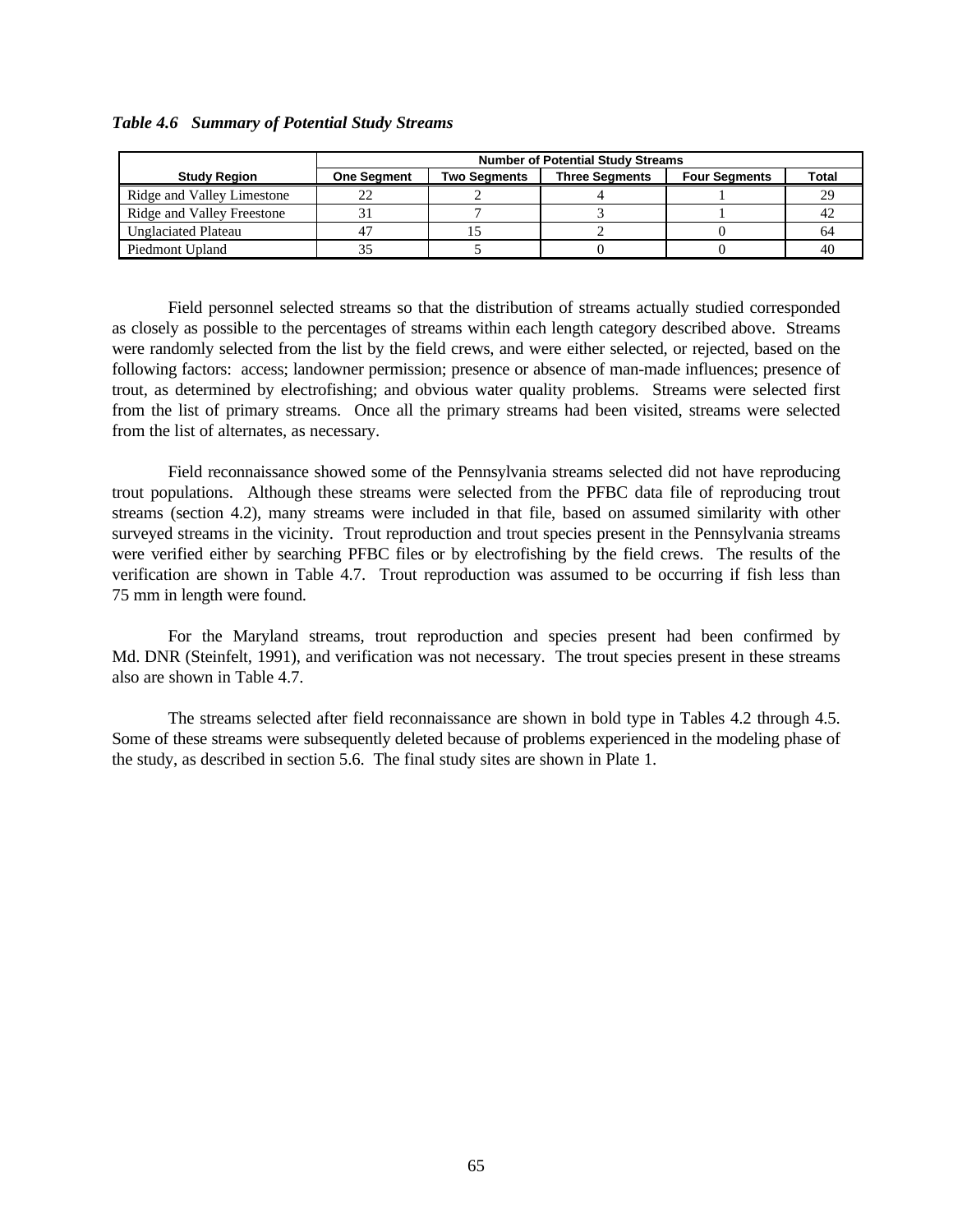| <b>Stream</b>              | County           | Pa. DEP*<br>Subbasin | <b>Trout Species Reproduction</b><br>Fish $<$ 75 mm) | Data Source            |
|----------------------------|------------------|----------------------|------------------------------------------------------|------------------------|
| <b>Appalachian Plateau</b> |                  |                      |                                                      |                        |
| Northeast                  |                  |                      |                                                      |                        |
| Tannery Hollow Run         | Cameron          | $8\AA$               | <b>Brook Trout</b>                                   | Electrofishing 6/22/94 |
| Whitehead Run              | Cameron          | $8\AA$               | Brook Trout**, Brown Trout                           | PFBC Files             |
| Benner Run                 | Centre           | $\overline{8}$       | Brook Trout**, Brown Trout                           | PFBC Files             |
| Meyers Run                 | Centre           | $\frac{9}{9}$        | <b>Brook Trout</b>                                   | Electrofishing 6/27/94 |
| Mill Run                   | Clinton          |                      | <b>Brook Trout</b>                                   | Electrofishing 9/12/94 |
| Strange Hollow             | McKean           | 16C                  | <b>Brook Trout</b>                                   | Electrofishing 6/22/94 |
| Lyman Run                  | McKean           | 16C                  | <b>Brook Trout</b>                                   | Electrofishing 6/21/94 |
| Dunlap Run                 | Clearfield       | $\rm 98$             | <b>Brook Trout</b>                                   | Electrofishing 9/12/94 |
| <b>Bloomster Hollow</b>    | McKean           | 16C                  | <b>Brook Trout</b>                                   | Electrofishing 6/21/94 |
| Warner Brook               | McKean           | 16C                  | <b>Brook Trout</b>                                   | Electrofishing 6/20/94 |
| Northwest                  |                  |                      |                                                      |                        |
| East Branch Spring Creek   | Elk              | 17A                  | Brook Trout, Brown Trout                             | PFBC Files             |
| Cherry Run                 | Forest           | 16E                  | <b>Brook Trout</b>                                   | Electrofishing 8/26/94 |
| Seaton Run                 | <b>Jefferson</b> | 17A                  | <b>Brook Trout</b>                                   | Electrofishing 8/26/94 |
| Lower Two Mile Run         | Venango          | 16G                  | Brook Trout**, Brown Trout                           | PFBC Files             |
| Sugar Camp Run             | <b>Jefferson</b> | 17C                  | No Trout                                             | Electrofishing 9/12/94 |
| Beech Run                  | Clearfield       | 17D                  | <b>Brook Trout</b>                                   | PFBC Files             |
| McEwen Run                 | Jefferson        | 17A                  | <b>Brook Trout</b>                                   | Electrofishing 8/26/94 |
| Rattlesnake Run            | Jefferson        | 17A                  | <b>Brook Trout</b>                                   | PFBC Files             |
| South                      |                  |                      |                                                      |                        |
| Coke Oven Hollow           | Somerset         | 19E                  | <b>Brook Trout</b>                                   | Electrofishing 9/16/94 |
| Whites Creek               | Somerset         | 19F                  | <b>Brook Trout</b>                                   | PFBC Files             |
| Red Run                    | Cambria          | 18D                  | <b>Brook Trout</b>                                   | Surface Observations   |
| Findley Run                | Indiana          | 18D                  | Brook Trout**, Brown Trout                           | Surface Observations   |
| Fall Creek                 | Somerset         | 19E                  | <b>Brook Trout</b>                                   | PFBC Files             |
| McClintock Run             | Somerset         | 19F                  | <b>Brook Trout</b>                                   | PFBC Files             |
| Cush Creek                 | Indiana          | 8B                   | Brown Trout                                          | PFBC Files             |

Table 4.7. Results of Trout Species Verification Studies *Table 4.7. Results of Trout Species Verification Studies*

\* Pennsylvania Department of Environmental Resources, 1971<br>\*\* Dominant species \* Pennsylvania Department of Environmental Resources, 1971

\*\* Dominant species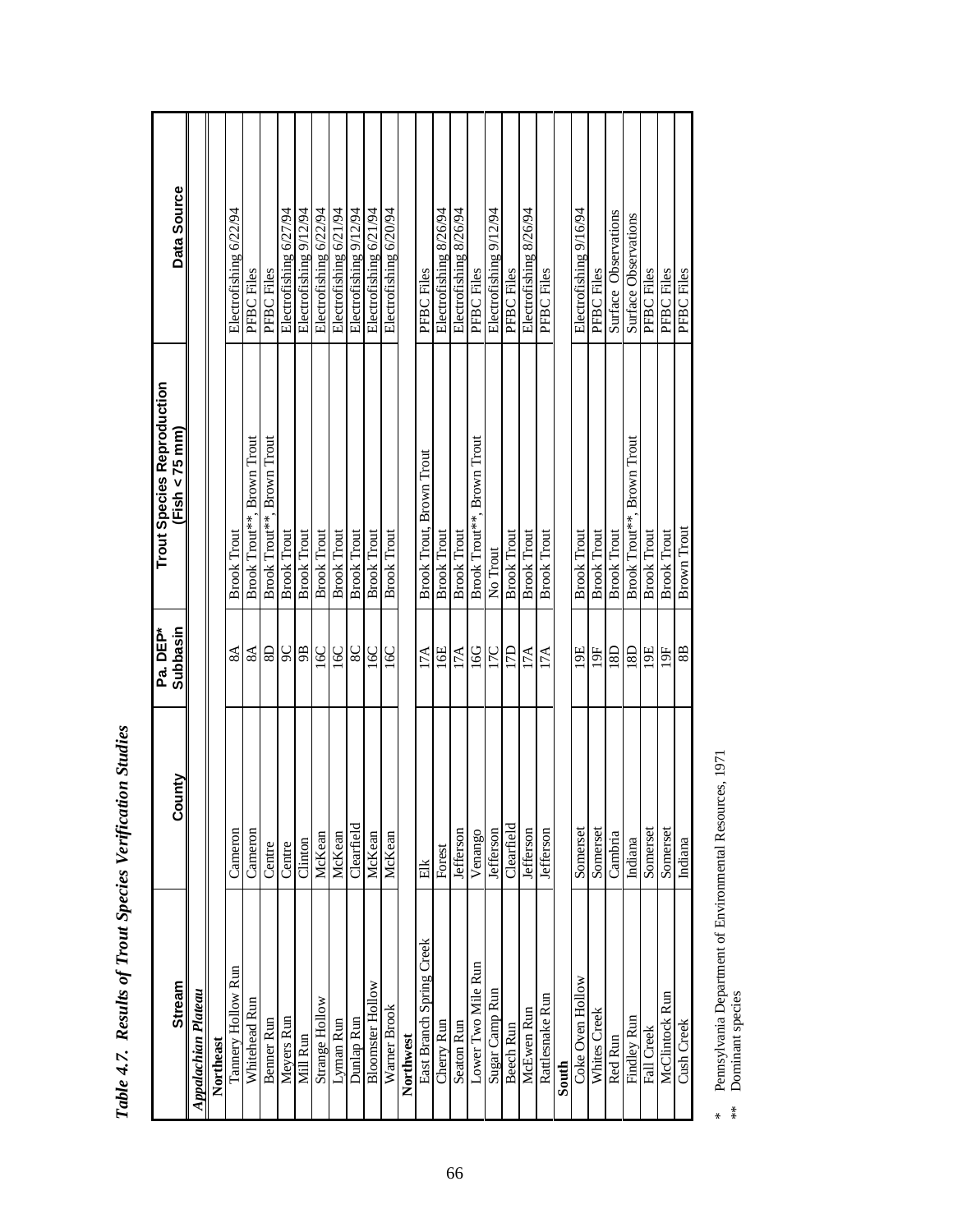|                                   |                  | Pa. DEP*<br>Subbasin | <b>Trout Species Reproduction</b>    |                         |
|-----------------------------------|------------------|----------------------|--------------------------------------|-------------------------|
| <b>Stream</b>                     | <b>Aunc</b><br>ပ |                      | $Fish < 75$ mm)                      | Data Source             |
| <b>Ridge and Valley Freestone</b> |                  |                      |                                      |                         |
| Northeast                         |                  |                      |                                      |                         |
| Wapwallopen Creek                 | Luzerne          | 5B                   | Brown Trout**, Brook Trout           | PFBC Files              |
| Salem Creek                       | Luzerne          | 5D                   | Brook Trout**, Brown Trout           | Electrofishing 9/7/94   |
| Mugser Run                        | Columbia         | 5E                   | <b>Brown Trout</b>                   | PFBC Files              |
| Green Creek                       | Columbia         | 5C                   | <b>Brown Trout</b>                   | PFBC Files              |
| East Branch Raven Creek           | Columbia         | 50                   | <b>Brook Trout</b>                   | Electrofishing 9/25/95  |
| Southwest                         |                  |                      |                                      |                         |
| Big Run                           | Juniata          | 12A                  | Brook Trout**, Brown Trout           | PFBC Files              |
| Laurel Run                        | Juniata          | 12A                  | Brook Trout**, Brown Trout           | Electrofishing 9/15/94  |
| Three Square Hollow Run           | Cumberland       | 7B                   | No Trout                             | Electrofishing 10/7/94  |
| Georgetown Branch                 | <b>Bedford</b>   | 13A                  | No Trout                             | Electrofishing 9/16/94  |
| Kansas Valley Run                 | Perry            | 12B                  | Brook Trout**, Brown Trout           | Electrofishing 9/15/94  |
| Fowler Hollow Run                 | Perry            | 7A                   | <b>Brook Trout</b>                   | PFBC Files              |
| <b>Broad Run</b>                  | Franklin         | 13C                  | <b>Brook Trout</b>                   | PFBC Files              |
| Horning Run                       | Juniata          | 12A                  | Brook Trout, Brown Trout             | PFBC Files              |
| Granville Run                     | Mifflin          | 12A                  | Brook Trout, Brown Trout             | Electrofishing 9/27/95  |
| Laurel Run                        | Huntingdon       | $\Xi$                | <b>Brook Trout</b>                   | Electrofishing 10/11/95 |
| Northwest                         |                  |                      |                                      |                         |
| Sand Spring Run                   | Union            | 10C                  | Brook Trout, Brown Trout             | PFBC Files              |
| Rapid Run                         | Union            | 10C                  | Brook Trout**, Brown Trout           | PFBC Files              |
| Swift Run                         | Mifflin          | $\delta$             | Brook Trout, Brown Trout             | Visual and PFBC Files   |
| Big Fill Run                      | Blair            | 11A                  | Brown Trout, Brook Trout             | PFBC Files              |
| Bear Run                          | Union            | S                    | <b>Brook Trout</b>                   | PFBC Files              |
| Vanscoyoc Run                     | Blair            | 11A                  | Brown Trout, Brook Trout             | PFBC Files              |
| Mile Run                          | Union            | 10C                  | <b>Brook Trout</b>                   | Electrofishing 10/13/94 |
| <b>Ridge and Valley Limestone</b> |                  |                      |                                      |                         |
| North                             |                  |                      |                                      |                         |
| Spring Creek                      | Centre           | 90                   | Brown Trout                          | PFBC Files              |
| Penns Creek                       | Centre           | \$8                  | Brown Trout                          | PFBC Files              |
| Lick Run                          | Centre           |                      | <b>Brown Trout</b>                   | PFBC Files              |
| Antes Creek                       | Lycoming         | 10A                  | <b>Brook Trout</b><br>Brown Trout**, | PFBC Files              |
| Cedar Run                         | Centre           | $rac{6}{9}$          | <b>Brown Trout</b>                   | PFBC Files              |
| Little Fishing Creek              | Clinton          |                      | Brown Trout, Brook Trout             | PFBC Files***           |

Table 4.7. Results of Trout Species Verification Studies-Continued *Table 4.7. Results of Trout Species Verification Studies—Continued*

\* Pennsylvania Department of Environmental Resources, 1971 \*\* \*\* Dominant species

\* Pennsylvania Department of Environmental Resources, 1971<br>\*\*\* Natural reproduction has not been documented in this section, but it has been documented in the next section of the stream upstream of the study site.. \*\*\* Natural reproduction has not been documented in this section, but it has been documented in the next section of the stream upstream of the study site..